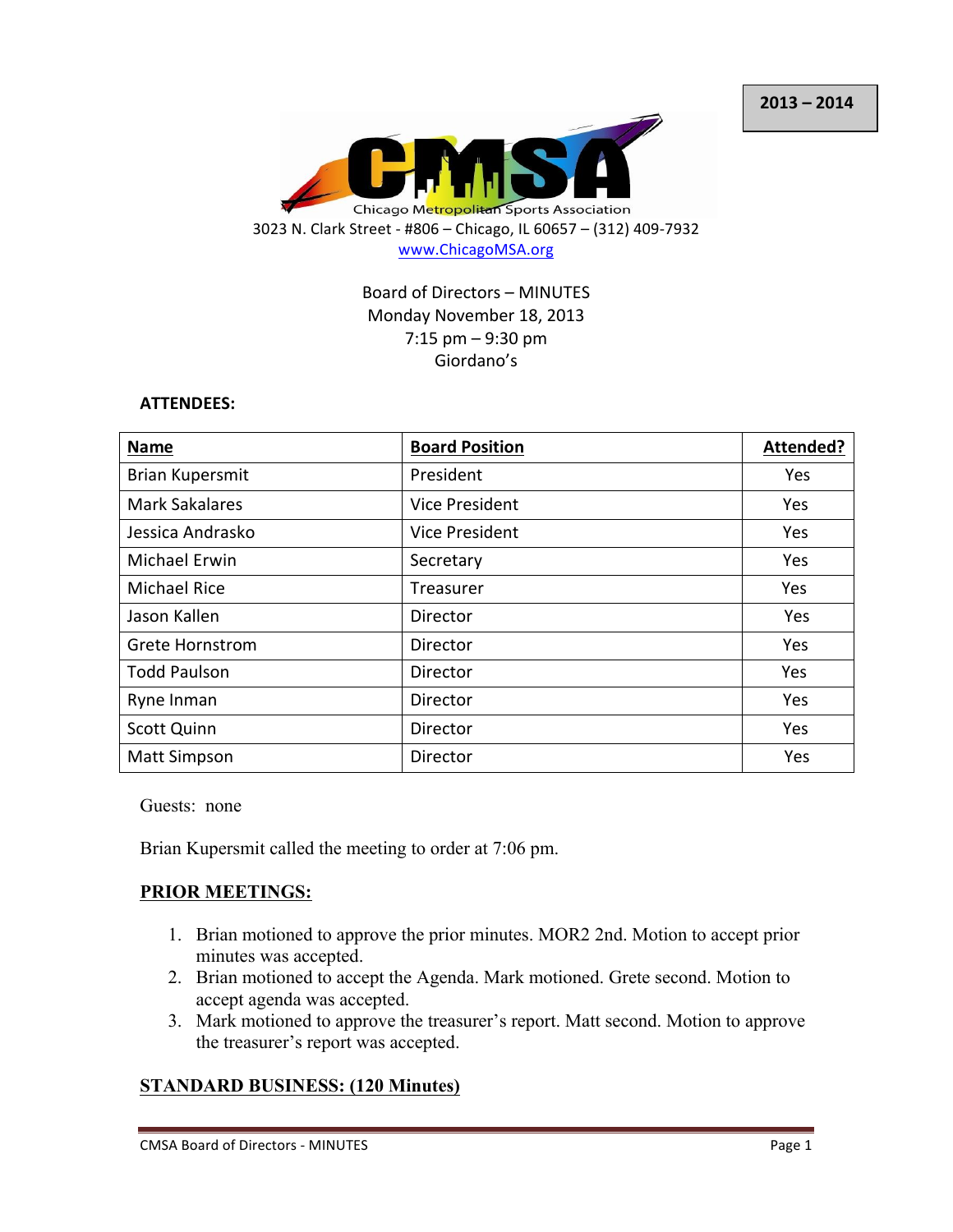- 1. Treasurers report/audit update MOR2 15 min
	- a. Membership 1847 total up from this time last year
	- b. Budget up \$23K (cash on hand), Total (all sports) \$97K
	- c. The audit is scheduled for December  $4<sup>th</sup>$ . Audit will be made up of six CMSA members.
- 2. Update on the CMSA January party and a recap of the 35th 10 min
	- a.  $35<sup>th</sup>$  party 250 budgeted, 300+ came
		- i. Very positive feedback
		- ii. Sports corner interested in hosting CMSA again
	- b. Joe's on Weed January 25th 4-7am
		- i. Entertainment Libido, American Idol Devon, Deborah
		- ii. Space holds1500 people (women's party had close to 1000 last year in the same space)
		- iii. Todd to develop messaging (and circulate to the board ASAP) to start going out to the membership in emails, flyers, and for social media
- 3. Charity Update 10 min
	- a. Finishing the plan and will share with the board at the next meeting
- 4. Policies and procedures review 20 min
	- a. Document need major and complete overhaul
	- b. Scott, Grete, Michael Rice to spearhead the overhaul project with help from the entire board
	- c. Motion to remove current policy and procedures from the website. Scott motioned/Grete second
- 5. Constant contact update 10 min
	- a. Erwin met with Constant Contact
	- b. Total cost would be \$600 a year, not-for-profit cost is \$420
	- c. Unlimited emails/templates
	- d. Erwin will look at an additional vendor and report back to the board at the next meeting for a final decision
- 6. Survey topline results  $-20$  min
- 7. Comp memberships 10 min
	- a. None at this time
- 8. Women's volleyball 10 min
	- a. Working through staffing issues
- 9. Billiards proposal 10 min
	- a. Team sport/8 Ball
	- b. Four players maximum of ten per team
	- c. February 2014 league to begin
	- d. Motion to move forward Scott, second Mike E. Approved.
- 10. Commissioner's handbook final read 10 min
	- a. DONE- no additional changes will give to commissioners at their dinner
		- i. Commissioner's dinner Wednesday Feb  $5<sup>th</sup>$ .

# **NEW BUSINESS/CLOSE:**